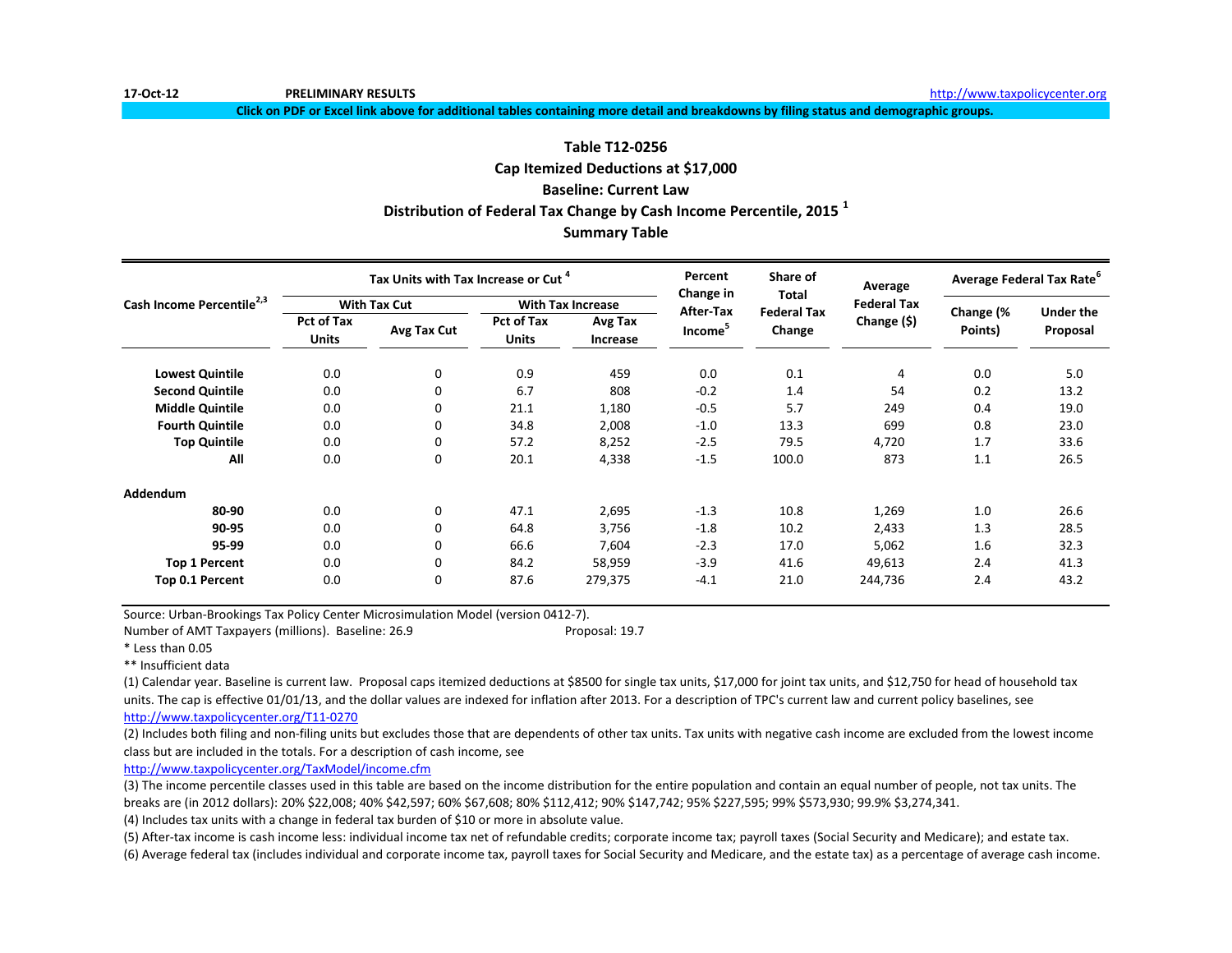# **Detail Table Table T12-0256 Cap Itemized Deductions at \$17,000 Baseline: Current Law Distribution of Federal Tax Change by Cash Income Percentile, 2015 <sup>1</sup>**

| Cash Income Percentile <sup>2,3</sup> | Percent of Tax Units <sup>4</sup> |                             | <b>Percent Change</b><br>in After-Tax | <b>Share of Total</b><br><b>Federal Tax</b> | <b>Average Federal Tax Change</b> |         | <b>Share of Federal Taxes</b> |                              |                      | Average Federal Tax Rate     |
|---------------------------------------|-----------------------------------|-----------------------------|---------------------------------------|---------------------------------------------|-----------------------------------|---------|-------------------------------|------------------------------|----------------------|------------------------------|
|                                       | With Tax Cut                      | <b>With Tax</b><br>Increase | Income <sup>3</sup>                   | Change                                      | <b>Dollars</b>                    | Percent | Change (%<br>Points)          | <b>Under the</b><br>Proposal | Change (%<br>Points) | <b>Under the</b><br>Proposal |
| <b>Lowest Quintile</b>                | 0.0                               | 0.9                         | 0.0                                   | 0.1                                         | 4                                 | 0.7     | 0.0                           | 0.8                          | 0.0                  | 5.0                          |
| <b>Second Quintile</b>                | 0.0                               | 6.7                         | $-0.2$                                | 1.4                                         | 54                                | 1.2     | $-0.2$                        | 4.8                          | 0.2                  | 13.2                         |
| <b>Middle Quintile</b>                | 0.0                               | 21.1                        | $-0.5$                                | 5.7                                         | 249                               | 2.4     | $-0.2$                        | 10.4                         | 0.4                  | 19.0                         |
| <b>Fourth Quintile</b>                | 0.0                               | 34.8                        | $-1.0$                                | 13.3                                        | 699                               | 3.4     | $-0.2$                        | 16.8                         | 0.8                  | 23.0                         |
| <b>Top Quintile</b>                   | 0.0                               | 57.2                        | $-2.5$                                | 79.5                                        | 4.720                             | 5.2     | 0.5                           | 67.1                         | 1.7                  | 33.6                         |
| All                                   | 0.0                               | 20.1                        | $-1.5$                                | 100.0                                       | 873                               | 4.4     | 0.0                           | 100.0                        | 1.1                  | 26.5                         |
| Addendum                              |                                   |                             |                                       |                                             |                                   |         |                               |                              |                      |                              |
| 80-90                                 | 0.0                               | 47.1                        | $-1.3$                                | 10.8                                        | 1,269                             | 3.7     | $-0.1$                        | 12.6                         | 1.0                  | 26.6                         |
| 90-95                                 | 0.0                               | 64.8                        | $-1.8$                                | 10.2                                        | 2,433                             | 4.8     | 0.0                           | 9.4                          | 1.3                  | 28.5                         |
| 95-99                                 | 0.0                               | 66.6                        | $-2.3$                                | 17.0                                        | 5,062                             | 5.1     | 0.1                           | 14.7                         | 1.6                  | 32.3                         |
| <b>Top 1 Percent</b>                  | 0.0                               | 84.2                        | $-3.9$                                | 41.6                                        | 49,613                            | 6.1     | 0.5                           | 30.4                         | 2.4                  | 41.3                         |
| Top 0.1 Percent                       | 0.0                               | 87.6                        | $-4.1$                                | 21.0                                        | 244,736                           | 5.9     | 0.2                           | 15.8                         | 2.4                  | 43.2                         |

### **Baseline Distribution of Income and Federal Taxes**

**by Cash Income Percentile, 2015 <sup>1</sup>**

| Cash Income Percentile <sup>2,3</sup> |                              | <b>Tax Units</b>    |                   | Pre-Tax Income      |                   | <b>Federal Tax Burden</b>  | After-Tax Income  |                     | Average                                 |
|---------------------------------------|------------------------------|---------------------|-------------------|---------------------|-------------------|----------------------------|-------------------|---------------------|-----------------------------------------|
|                                       | <b>Number</b><br>(thousands) | Percent of<br>Total | Average (dollars) | Percent of<br>Total | Average (dollars) | Percent of<br><b>Total</b> | Average (dollars) | Percent of<br>Total | <b>Federal Tax</b><br>Rate <sup>6</sup> |
| <b>Lowest Quintile</b>                | 40,970                       | 25.6                | 12,881            | 4.2                 | 637               | 0.8                        | 12,243            | 5.3                 | 5.0                                     |
| <b>Second Quintile</b>                | 36,414                       | 22.7                | 33,491            | 9.7                 | 4,364             | 5.0                        | 29,127            | 11.3                | 13.0                                    |
| <b>Middle Quintile</b>                | 31,949                       | 19.9                | 56.816            | 14.4                | 10,551            | 10.6                       | 46,264            | 15.7                | 18.6                                    |
| <b>Fourth Quintile</b>                | 26,517                       | 16.5                | 91,848            | 19.3                | 20,454            | 17.0                       | 71,395            | 20.1                | 22.3                                    |
| <b>Top Quintile</b>                   | 23,568                       | 14.7                | 282,330           | 52.8                | 90,216            | 66.6                       | 192,114           | 48.2                | 32.0                                    |
| All                                   | 160,282                      | 100.0               | 78,595            | 100.0               | 19,933            | 100.0                      | 58,662            | 100.0               | 25.4                                    |
| Addendum                              |                              |                     |                   |                     |                   |                            |                   |                     |                                         |
| 80-90                                 | 11,852                       | 7.4                 | 133,354           | 12.6                | 34,226            | 12.7                       | 99,128            | 12.5                | 25.7                                    |
| 90-95                                 | 5,855                        | 3.7                 | 187,816           | 8.7                 | 51,005            | 9.4                        | 136,811           | 8.5                 | 27.2                                    |
| 95-99                                 | 4,687                        | 2.9                 | 323,122           | 12.0                | 99,387            | 14.6                       | 223,735           | 11.2                | 30.8                                    |
| <b>Top 1 Percent</b>                  | 1.174                        | 0.7                 | 2.095.258         | 19.5                | 814.577           | 29.9                       | 1,280,681         | 16.0                | 38.9                                    |
| Top 0.1 Percent                       | 120                          | 0.1                 | 10,186,310        | 9.7                 | 4,150,953         | 15.6                       | 6,035,358         | 7.7                 | 40.8                                    |

Source: Urban-Brookings Tax Policy Center Microsimulation Model (version 0412-7).

Number of AMT Taxpayers (millions). Baseline: 26.9

\* Less than 0.05

(1) Calendar year. Baseline is current law. Proposal caps itemized deductions at \$8500 for single tax units, \$17,000 for joint tax units, and \$12,750 for head of household tax units. The cap is effective 01/01/13, and the dollar values are indexed for inflation after 2013. For a description of TPC's current law and current policy baselines, see

[http://www.taxpolicycente](http://www.taxpolicycenter.org/T11-0270)r.org/T11-0270

(2) Includes both filing and non-filing units but excludes those that are dependents of other tax units. Tax units with negative cash income are excluded from the lowest income class but are included in the totals. For a description of cash income, see

[http://www.taxpolicycente](http://www.taxpolicycenter.org/TaxModel/income.cfm)r.org/TaxModel/income.cfm

(3) The income percentile classes used in this table are based on the income distribution for the entire population and contain an equal number of people, not tax units. The breaks are (in 2012 dollars): 20% \$22,008; 40% \$42,597; 60% \$67,608; 80% \$112,412; 90% \$147,742; 95% \$227,595; 99% \$573,930; 99.9% \$3,274,341.

(4) Includes tax units with a change in federal tax burden of \$10 or more in absolute value.

(5) After-tax income is cash income less: individual income tax net of refundable credits; corporate income tax; payroll taxes (Social Security and Medicare); and estate tax.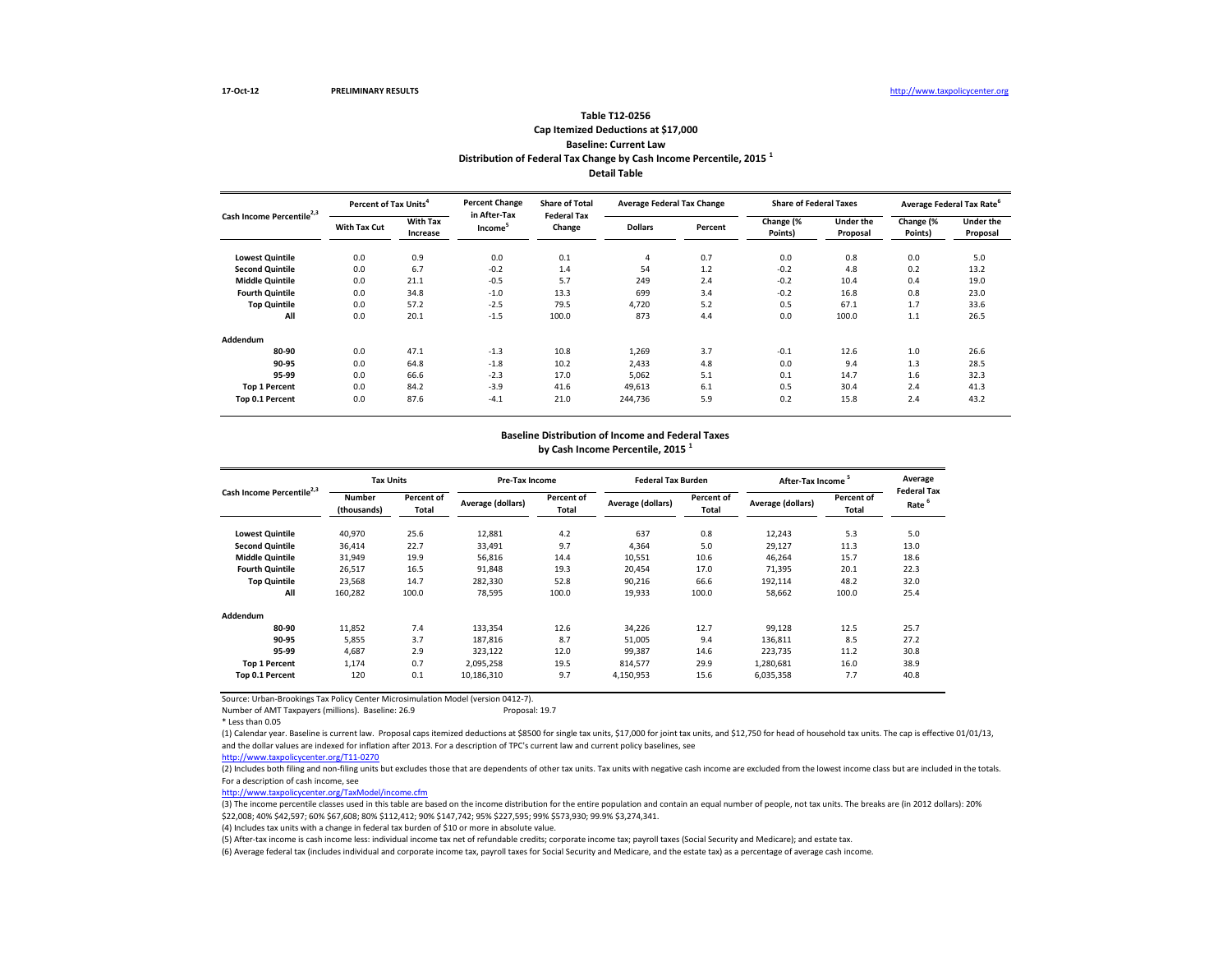## **Distribution of Federal Tax Change by Cash Income Percentile Adjusted for Family Size, 2015 <sup>1</sup> Detail Table Table T12-0256 Cap Itemized Deductions at \$17,000 Baseline: Current Law**

| Cash Income Percentile <sup>2,3</sup> | Percent of Tax Units <sup>4</sup> |                             | <b>Percent Change</b><br>in After-Tax | <b>Share of Total</b><br><b>Federal Tax</b> | <b>Average Federal Tax Change</b> |         | <b>Share of Federal Taxes</b> |                       | Average Federal Tax Rate <sup>o</sup> |                              |
|---------------------------------------|-----------------------------------|-----------------------------|---------------------------------------|---------------------------------------------|-----------------------------------|---------|-------------------------------|-----------------------|---------------------------------------|------------------------------|
|                                       | With Tax Cut                      | <b>With Tax</b><br>Increase | Income <sup>5</sup>                   | Change                                      | <b>Dollars</b>                    | Percent | Change (%<br>Points)          | Under the<br>Proposal | Change (%<br>Points)                  | <b>Under the</b><br>Proposal |
| <b>Lowest Quintile</b>                | 0.0                               | 0.2                         | 0.0                                   | 0.0                                         | $\mathbf 0$                       | 0.1     | 0.0                           | 0.3                   | 0.0                                   | 2.4                          |
| <b>Second Quintile</b>                | 0.0                               | 4.6                         | $-0.1$                                | 0.7                                         | 29                                | 0.8     | $-0.1$                        | 3.4                   | 0.1                                   | 11.8                         |
| <b>Middle Quintile</b>                | 0.0                               | 14.2                        | $-0.4$                                | 3.4                                         | 147                               | 1.7     | $-0.2$                        | 8.3                   | 0.3                                   | 17.1                         |
| <b>Fourth Quintile</b>                | 0.0                               | 28.0                        | $-0.7$                                | 8.7                                         | 399                               | 2.3     | $-0.3$                        | 16.2                  | 0.5                                   | 22.3                         |
| <b>Top Quintile</b>                   | 0.0                               | 56.9                        | $-2.5$                                | 87.2                                        | 3,940                             | 5.4     | 0.7                           | 71.7                  | 1.7                                   | 33.0                         |
| All                                   | 0.0                               | 20.1                        | $-1.5$                                | 100.0                                       | 873                               | 4.4     | 0.0                           | 100.0                 | 1.1                                   | 26.5                         |
| Addendum                              |                                   |                             |                                       |                                             |                                   |         |                               |                       |                                       |                              |
| 80-90                                 | 0.0                               | 47.7                        | $-1.3$                                | 12.8                                        | 1,135                             | 4.0     | 0.0                           | 13.8                  | 1.0                                   | 25.7                         |
| 90-95                                 | 0.0                               | 61.3                        | $-1.8$                                | 11.9                                        | 2,105                             | 4.9     | 0.1                           | 10.6                  | 1.3                                   | 28.4                         |
| 95-99                                 | 0.0                               | 69.1                        | $-2.4$                                | 19.5                                        | 4,589                             | 5.5     | 0.2                           | 15.8                  | 1.6                                   | 31.8                         |
| <b>Top 1 Percent</b>                  | 0.0                               | 82.9                        | $-3.9$                                | 43.1                                        | 43,398                            | 6.1     | 0.5                           | 31.5                  | 2.4                                   | 41.2                         |
| Top 0.1 Percent                       | 0.0                               | 86.8                        | $-4.1$                                | 22.0                                        | 217.398                           | 5.9     | 0.2                           | 16.5                  | 2.4                                   | 43.2                         |

### **Baseline Distribution of Income and Federal Taxes**

**by Cash Income Percentile Adjusted for Family Size, 2015 <sup>1</sup>**

| Cash Income Percentile <sup>2,3</sup> |                              | <b>Tax Units</b>    |                   | Pre-Tax Income      |                   | <b>Federal Tax Burden</b> | <b>After-Tax Income</b> |                     | Average                    |
|---------------------------------------|------------------------------|---------------------|-------------------|---------------------|-------------------|---------------------------|-------------------------|---------------------|----------------------------|
|                                       | <b>Number</b><br>(thousands) | Percent of<br>Total | Average (dollars) | Percent of<br>Total | Average (dollars) | Percent of<br>Total       | Average (dollars)       | Percent of<br>Total | <b>Federal Tax</b><br>Rate |
| <b>Lowest Quintile</b>                | 33,614                       | 21.0                | 12,018            | 3.2                 | 291               | 0.3                       | 11,727                  | 4.2                 | 2.4                        |
| <b>Second Quintile</b>                | 32,295                       | 20.2                | 30,079            | 7.7                 | 3,520             | 3.6                       | 26,559                  | 9.1                 | 11.7                       |
| <b>Middle Quintile</b>                | 31,931                       | 19.9                | 50.569            | 12.8                | 8,512             | 8.5                       | 42,056                  | 14.3                | 16.8                       |
| <b>Fourth Quintile</b>                | 30.611                       | 19.1                | 79,008            | 19.2                | 17,238            | 16.5                      | 61.769                  | 20.1                | 21.8                       |
| <b>Top Quintile</b>                   | 30.967                       | 19.3                | 233.903           | 57.5                | 73,230            | 71.0                      | 160,673                 | 52.9                | 31.3                       |
| All                                   | 160.282                      | 100.0               | 78.595            | 100.0               | 19,933            | 100.0                     | 58,662                  | 100.0               | 25.4                       |
| Addendum                              |                              |                     |                   |                     |                   |                           |                         |                     |                            |
| 80-90                                 | 15.742                       | 9.8                 | 113.815           | 14.2                | 28.105            | 13.9                      | 85,710                  | 14.4                | 24.7                       |
| 90-95                                 | 7,908                        | 4.9                 | 158,022           | 9.9                 | 42,733            | 10.6                      | 115,290                 | 9.7                 | 27.0                       |
| 95-99                                 | 5,928                        | 3.7                 | 279,236           | 13.1                | 84,164            | 15.6                      | 195,072                 | 12.3                | 30.1                       |
| <b>Top 1 Percent</b>                  | 1,389                        | 0.9                 | 1,832,986         | 20.2                | 711,442           | 30.9                      | 1,121,544               | 16.6                | 38.8                       |
| Top 0.1 Percent                       | 141                          | 0.1                 | 9,004,987         | 10.1                | 3,673,574         | 16.3                      | 5,331,413               | 8.0                 | 40.8                       |

Source: Urban-Brookings Tax Policy Center Microsimulation Model (version 0412-7). Number of AMT Taxpayers (millions). Baseline: 26.9

\* Less than 0.05

(1) Calendar year. Baseline is current law. Proposal caps itemized deductions at \$8500 for single tax units, \$17,000 for joint tax units, and \$12,750 for head of household tax units. The cap is effective 01/01/13, and the dollar values are indexed for inflation after 2013. For a description of TPC's current law and current policy baselines, see

[http://www.taxpolicycente](http://www.taxpolicycenter.org/T11-0270)r.org/T11-0270

(2) Includes both filing and non-filing units but excludes those that are dependents of other tax units. Tax units with negative cash income are excluded from the lowest income class but are included in the totals. For a description of cash income, see

[http://www.taxpolicycente](http://www.taxpolicycenter.org/TaxModel/income.cfm)r.org/TaxModel/income.cfm

(3) The income percentile classes used in this table are based on the income distribution for the entire population and contain an equal number of people, not tax units. The incomes used are adjusted for family size by dividing by the square root of the number of people in the tax unit. The resulting percentile breaks are (in 2012 dollars): 20% \$15,083; 40% \$27,759; 60% \$43,363; 80% \$66,672; 90% \$93,083; 95% \$132,523; 99% \$330,442; 99.9% \$1,955,988.

(4) Includes tax units with a change in federal tax burden of \$10 or more in absolute value.

(5) After-tax income is cash income less: individual income tax net of refundable credits; corporate income tax; payroll taxes (Social Security and Medicare); and estate tax.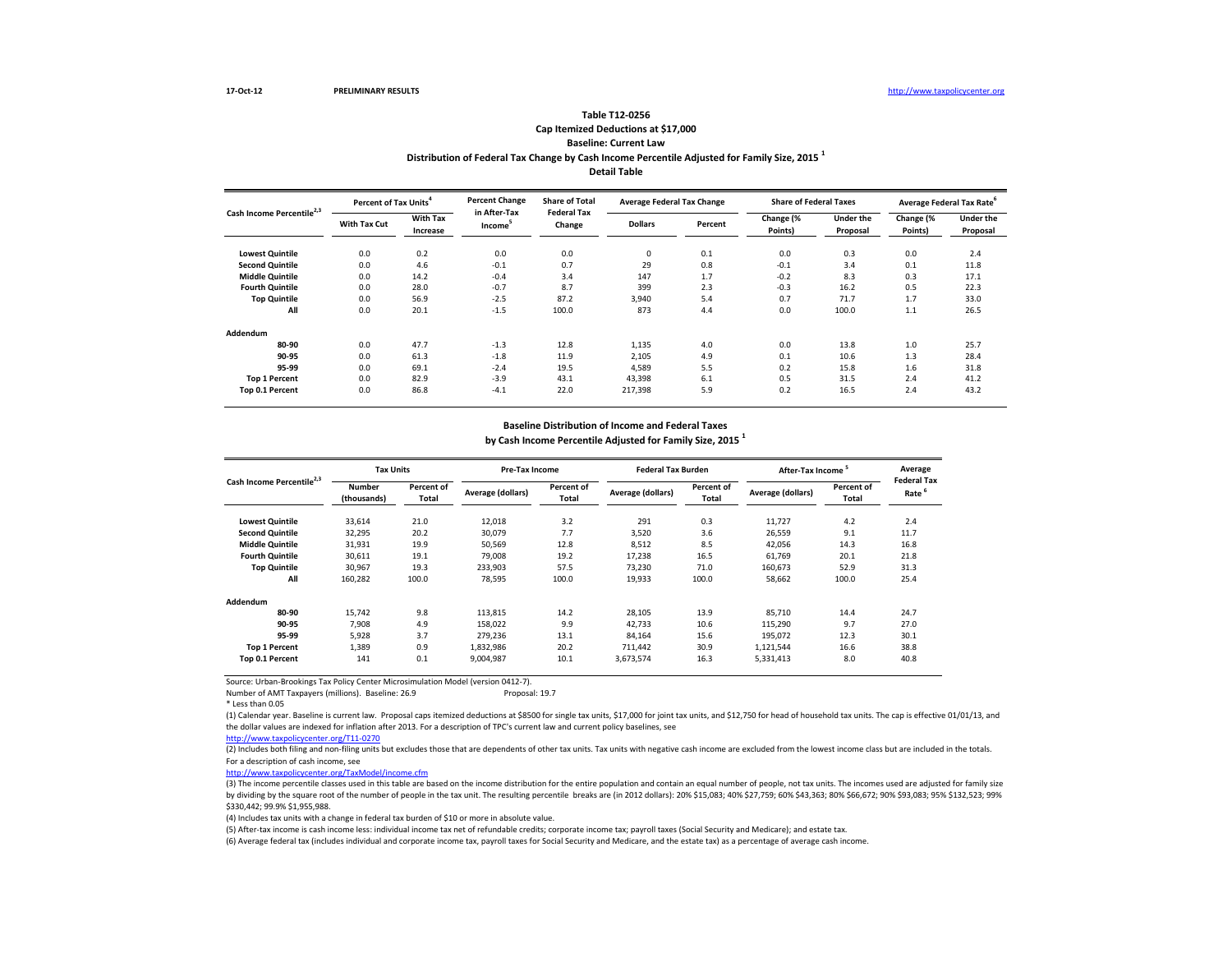# **Distribution of Federal Tax Change by Cash Income Percentile Adjusted for Family Size, 2015 <sup>1</sup> Detail Table - Single Tax Units Table T12-0256 Cap Itemized Deductions at \$17,000 Baseline: Current Law**

| Cash Income Percentile <sup>2,3</sup> | Percent of Tax Units <sup>4</sup> |                             | <b>Percent Change</b>               | <b>Share of Total</b><br><b>Federal Tax</b> | <b>Average Federal Tax Change</b> |         | <b>Share of Federal Taxes</b> |                              |                      | Average Federal Tax Rate <sup>6</sup> |
|---------------------------------------|-----------------------------------|-----------------------------|-------------------------------------|---------------------------------------------|-----------------------------------|---------|-------------------------------|------------------------------|----------------------|---------------------------------------|
|                                       | <b>With Tax Cut</b>               | <b>With Tax</b><br>Increase | in After-Tax<br>Income <sup>5</sup> | Change                                      | <b>Dollars</b>                    | Percent | Change (%<br>Points)          | <b>Under the</b><br>Proposal | Change (%<br>Points) | <b>Under the</b><br>Proposal          |
| <b>Lowest Quintile</b>                | 0.0                               | 0.2                         | 0.0                                 | 0.0                                         | 0                                 | 0.1     | $-0.1$                        | 1.7                          | 0.0                  | 7.3                                   |
| <b>Second Quintile</b>                | 0.0                               | 4.2                         | $-0.1$                              | 1.1                                         | 26                                | 1.0     | $-0.2$                        | 5.3                          | 0.1                  | 11.5                                  |
| <b>Middle Quintile</b>                | 0.0                               | 11.7                        | $-0.3$                              | 3.9                                         | 107                               | 1.7     | $-0.4$                        | 11.2                         | 0.3                  | 17.0                                  |
| <b>Fourth Quintile</b>                | 0.0                               | 30.8                        | $-0.9$                              | 12.8                                        | 397                               | 3.1     | $-0.4$                        | 20.2                         | 0.7                  | 23.0                                  |
| <b>Top Quintile</b>                   | 0.0                               | 62.2                        | $-3.2$                              | 82.1                                        | 3,222                             | 6.8     | 1.0                           | 61.5                         | 2.2                  | 34.0                                  |
| All                                   | 0.0                               | 16.8                        | $-1.6$                              | 100.0                                       | 525                               | 5.0     | 0.0                           | 100.0                        | 1.2                  | 24.9                                  |
| Addendum                              |                                   |                             |                                     |                                             |                                   |         |                               |                              |                      |                                       |
| 80-90                                 | 0.0                               | 52.2                        | $-2.1$                              | 16.9                                        | 1,284                             | 5.9     | 0.1                           | 14.4                         | 1.6                  | 27.8                                  |
| 90-95                                 | 0.0                               | 68.0                        | $-2.8$                              | 17.3                                        | 2,341                             | 7.3     | 0.3                           | 12.2                         | 2.0                  | 29.7                                  |
| 95-99                                 | 0.0                               | 79.5                        | $-3.6$                              | 20.1                                        | 4,841                             | 7.7     | 0.3                           | 13.5                         | 2.5                  | 34.3                                  |
| <b>Top 1 Percent</b>                  | 0.0                               | 82.5                        | $-4.7$                              | 27.9                                        | 34,108                            | 6.7     | 0.3                           | 21.4                         | 2.8                  | 44.2                                  |
| Top 0.1 Percent                       | 0.0                               | 86.2                        | $-4.8$                              | 13.9                                        | 173,664                           | 6.2     | 0.1                           | 11.5                         | 2.7                  | 46.3                                  |

### **Baseline Distribution of Income and Federal Taxes**

**by Cash Income Percentile Adjusted for Family Size, 2015 <sup>1</sup>**

| Cash Income Percentile <sup>2,3</sup> |                              | <b>Tax Units</b>    |                   | Pre-Tax Income      |                   | <b>Federal Tax Burden</b> | After-Tax Income  |                     | Average                                 |
|---------------------------------------|------------------------------|---------------------|-------------------|---------------------|-------------------|---------------------------|-------------------|---------------------|-----------------------------------------|
|                                       | <b>Number</b><br>(thousands) | Percent of<br>Total | Average (dollars) | Percent of<br>Total | Average (dollars) | Percent of<br>Total       | Average (dollars) | Percent of<br>Total | <b>Federal Tax</b><br>Rate <sup>6</sup> |
| <b>Lowest Quintile</b>                | 19,590                       | 27.2                | 9,230             | 5.7                 | 677               | 1.8                       | 8,553             | 6.9                 | 7.3                                     |
| <b>Second Quintile</b>                | 16,277                       | 22.6                | 22,487            | 11.5                | 2,558             | 5.5                       | 19,929            | 13.4                | 11.4                                    |
| <b>Middle Quintile</b>                | 13,877                       | 19.3                | 37,464            | 16.4                | 6,264             | 11.6                      | 31,200            | 17.9                | 16.7                                    |
| <b>Fourth Quintile</b>                | 12,236                       | 17.0                | 56,833            | 21.9                | 12,650            | 20.6                      | 44,183            | 22.3                | 22.3                                    |
| <b>Top Quintile</b>                   | 9,642                        | 13.4                | 147,922           | 44.9                | 47,101            | 60.4                      | 100,821           | 40.1                | 31.8                                    |
| All                                   | 72,071                       | 100.0               | 44,035            | 100.0               | 10,431            | 100.0                     | 33,605            | 100.0               | 23.7                                    |
| Addendum                              |                              |                     |                   |                     |                   |                           |                   |                     |                                         |
| 80-90                                 | 4.969                        | 6.9                 | 82.466            | 12.9                | 21.610            | 14.3                      | 60.856            | 12.5                | 26.2                                    |
| 90-95                                 | 2.794                        | 3.9                 | 115,861           | 10.2                | 32,052            | 11.9                      | 83,809            | 9.7                 | 27.7                                    |
| 95-99                                 | 1.570                        | 2.2                 | 197.740           | 9.8                 | 62.976            | 13.2                      | 134.764           | 8.7                 | 31.9                                    |
| <b>Top 1 Percent</b>                  | 309                          | 0.4                 | 1,236,900         | 12.1                | 512.256           | 21.1                      | 724.644           | 9.3                 | 41.4                                    |
| Top 0.1 Percent                       | 30                           | 0.0                 | 6,446,848         | 6.2                 | 2,811,541         | 11.3                      | 3,635,307         | 4.6                 | 43.6                                    |

Source: Urban-Brookings Tax Policy Center Microsimulation Model (version 0412-7).

\* Less than 0.05

(1) Calendar year. Baseline is current law. Proposal caps itemized deductions at \$8500 for single tax units, \$17,000 for joint tax units, and \$12,750 for head of household tax units. The cap is effective 01/01/13, and the dollar values are indexed for inflation after 2013. For a description of TPC's current law and current policy baselines, see

#### [http://www.taxpolicycente](http://www.taxpolicycenter.org/T11-0270)r.org/T11-0270

(2) Includes both filing and non-filing units but excludes those that are dependents of other tax units. Tax units with negative cash income are excluded from the lowest income class but are included in the totals. For a description of cash income, see

[http://www.taxpolicycente](http://www.taxpolicycenter.org/TaxModel/income.cfm)r.org/TaxModel/income.cfm

(3) The income percentile classes used in this table are based on the income distribution for the entire population and contain an equal number of people, not tax units. The incomes used are adjusted for family size by dividing by the square root of the number of people in the tax unit. The resulting percentile breaks are (in 2012 dollars): 20% \$15,083; 40% \$27,759; 60% \$43,363; 80% \$66,672; 90% \$93,083; 80% \$66,672; 90% \$93,083; \$132,523; 99% \$330,442; 99.9% \$1,955,988.

(4) Includes tax units with a change in federal tax burden of \$10 or more in absolute value.

(5) After-tax income is cash income less: individual income tax net of refundable credits; corporate income tax; payroll taxes (Social Security and Medicare); and estate tax.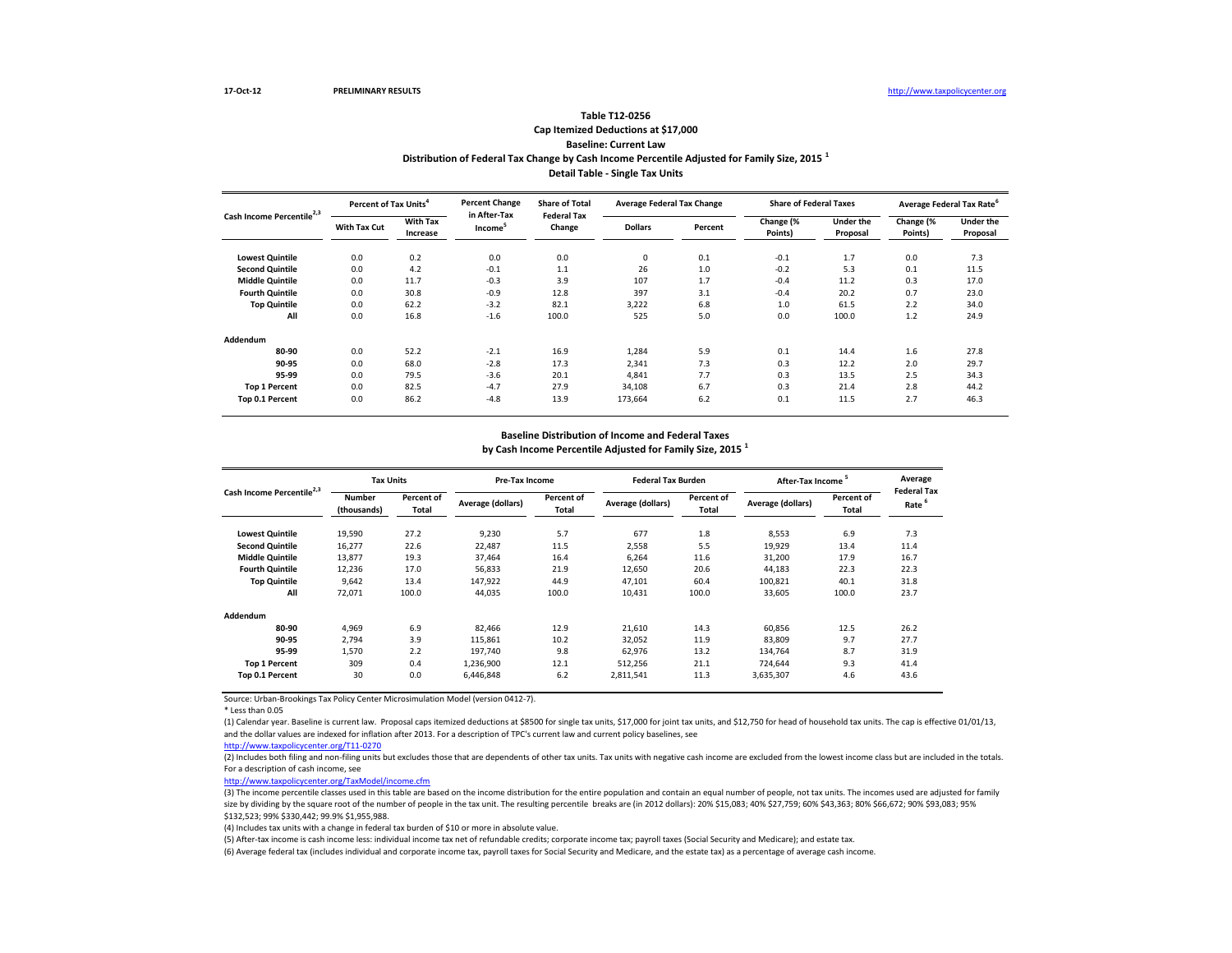# **Distribution of Federal Tax Change by Cash Income Percentile Adjusted for Family Size, 2015 <sup>1</sup> Detail Table - Married Tax Units Filing Jointly Table T12-0256 Cap Itemized Deductions at \$17,000 Baseline: Current Law**

| Cash Income Percentile <sup>2,3</sup> | Percent of Tax Units <sup>4</sup> |                             | <b>Percent Change</b><br>in After-Tax | <b>Share of Total</b><br><b>Federal Tax</b> | <b>Average Federal Tax Change</b> |         | <b>Share of Federal Taxes</b> |                              |                      | Average Federal Tax Rate     |
|---------------------------------------|-----------------------------------|-----------------------------|---------------------------------------|---------------------------------------------|-----------------------------------|---------|-------------------------------|------------------------------|----------------------|------------------------------|
|                                       | With Tax Cut                      | <b>With Tax</b><br>Increase | Income <sup>5</sup>                   | Change                                      | <b>Dollars</b>                    | Percent | Change (%<br>Points)          | <b>Under the</b><br>Proposal | Change (%<br>Points) | <b>Under the</b><br>Proposal |
| <b>Lowest Quintile</b>                | 0.0                               | 0.0                         | 0.0                                   | 0.0                                         | 0                                 | 0.0     | 0.0                           | 0.1                          | 0.0                  | 3.0                          |
| <b>Second Quintile</b>                | 0.0                               | 5.3                         | $-0.1$                                | 0.3                                         | 33                                | 0.7     | $-0.1$                        | 1.8                          | 0.1                  | 12.2                         |
| <b>Middle Quintile</b>                | 0.0                               | 14.5                        | $-0.3$                                | 2.2                                         | 160                               | 1.6     | $-0.2$                        | 5.8                          | 0.3                  | 16.2                         |
| <b>Fourth Quintile</b>                | 0.0                               | 24.6                        | $-0.5$                                | 6.2                                         | 377                               | 1.8     | $-0.3$                        | 14.1                         | 0.4                  | 21.7                         |
| <b>Top Quintile</b>                   | 0.0                               | 54.5                        | $-2.2$                                | 91.2                                        | 4,304                             | 5.0     | 0.6                           | 78.0                         | 1.5                  | 32.7                         |
| All                                   | 0.0                               | 27.0                        | $-1.6$                                | 100.0                                       | 1,492                             | 4.2     | 0.0                           | 100.0                        | $1.1$                | 28.0                         |
| Addendum                              |                                   |                             |                                       |                                             |                                   |         |                               |                              |                      |                              |
| 80-90                                 | 0.0                               | 45.1                        | $-1.0$                                | 10.7                                        | 1,016                             | 3.2     | $-0.1$                        | 13.8                         | 0.8                  | 24.8                         |
| 90-95                                 | 0.0                               | 57.8                        | $-1.4$                                | 10.0                                        | 1,944                             | 3.9     | 0.0                           | 10.6                         | $1.1$                | 27.8                         |
| 95-99                                 | 0.0                               | 65.6                        | $-2.1$                                | 20.2                                        | 4,515                             | 4.9     | 0.1                           | 17.5                         | 1.5                  | 31.2                         |
| <b>Top 1 Percent</b>                  | 0.0                               | 83.3                        | $-3.7$                                | 50.4                                        | 45,588                            | 6.0     | 0.6                           | 36.2                         | 2.3                  | 40.7                         |
| Top 0.1 Percent                       | 0.0                               | 87.1                        | $-4.0$                                | 25.4                                        | 227,821                           | 5.8     | 0.3                           | 18.6                         | 2.4                  | 42.8                         |

### **Baseline Distribution of Income and Federal Taxes**

**by Cash Income Percentile Adjusted for Family Size, 2015 <sup>1</sup>**

| Cash Income Percentile <sup>2,3</sup> |                              | <b>Tax Units</b>           |                   | Pre-Tax Income      |                   | <b>Federal Tax Burden</b> | <b>After-Tax Income</b> |                     | Average                                 |
|---------------------------------------|------------------------------|----------------------------|-------------------|---------------------|-------------------|---------------------------|-------------------------|---------------------|-----------------------------------------|
|                                       | <b>Number</b><br>(thousands) | Percent of<br><b>Total</b> | Average (dollars) | Percent of<br>Total | Average (dollars) | Percent of<br>Total       | Average (dollars)       | Percent of<br>Total | <b>Federal Tax</b><br>Rate <sup>6</sup> |
| <b>Lowest Quintile</b>                | 5,398                        | 8.7                        | 16,672            | 1.1                 | 492               | 0.1                       | 16,181                  | 1.5                 | 3.0                                     |
| <b>Second Quintile</b>                | 8,532                        | 13.8                       | 40.462            | 4.2                 | 4,909             | 1.9                       | 35,553                  | 5.1                 | 12.1                                    |
| <b>Middle Quintile</b>                | 12,816                       | 20.7                       | 63,803            | 10.0                | 10,164            | 5.9                       | 53,639                  | 11.5                | 15.9                                    |
| <b>Fourth Quintile</b>                | 15.264                       | 24.7                       | 97,544            | 18.2                | 20.780            | 14.4                      | 76.764                  | 19.6                | 21.3                                    |
| <b>Top Quintile</b>                   | 19,577                       | 31.6                       | 279,324           | 66.9                | 87.030            | 77.5                      | 192,294                 | 63.0                | 31.2                                    |
| All                                   | 61,905                       | 100.0                      | 132,067           | 100.0               | 35,517            | 100.0                     | 96,550                  | 100.0               | 26.9                                    |
| Addendum                              |                              |                            |                   |                     |                   |                           |                         |                     |                                         |
| 80-90                                 | 9.693                        | 15.7                       | 130,931           | 15.5                | 31.495            | 13.9                      | 99.436                  | 16.1                | 24.1                                    |
| 90-95                                 | 4.737                        | 7.7                        | 184,515           | 10.7                | 49,278            | 10.6                      | 135.237                 | 10.7                | 26.7                                    |
| 95-99                                 | 4.126                        | 6.7                        | 311,974           | 15.7                | 92.669            | 17.4                      | 219.306                 | 15.1                | 29.7                                    |
| <b>Top 1 Percent</b>                  | 1.021                        | 1.7                        | 1,995,138         | 24.9                | 766.262           | 35.6                      | 1,228,876               | 21.0                | 38.4                                    |
| Top 0.1 Percent                       | 103                          | 0.2                        | 9,678,541         | 12.2                | 3,910,011         | 18.3                      | 5,768,530               | 9.9                 | 40.4                                    |

Source: Urban-Brookings Tax Policy Center Microsimulation Model (version 0412-7).

\* Less than 0.05

(1) Calendar year. Baseline is current law. Proposal caps itemized deductions at \$8500 for single tax units, \$17,000 for joint tax units, and \$12,750 for head of household tax units. The cap is effective 01/01/13, and the dollar values are indexed for inflation after 2013. For a description of TPC's current law and current policy baselines, see

### [http://www.taxpolicycente](http://www.taxpolicycenter.org/T11-0270)r.org/T11-0270

(2) Includes both filing and non-filing units but excludes those that are dependents of other tax units. Tax units with negative cash income are excluded from the lowest income class but are included in the totals. For a description of cash income, see

[http://www.taxpolicycente](http://www.taxpolicycenter.org/TaxModel/income.cfm)r.org/TaxModel/income.cfm

(3) The income percentile classes used in this table are based on the income distribution for the entire population and contain an equal number of people, not tax units. The incomes used are adjusted for family size by dividing by the square root of the number of people in the tax unit. The resulting percentile breaks are (in 2012 dollars): 20% \$15,083; 40% \$27,759; 60% \$43,363; 80% \$66,672; 90% \$93,083; 80% \$66,672; 90% \$93,083; \$132,523; 99% \$330,442; 99.9% \$1,955,988.

(4) Includes tax units with a change in federal tax burden of \$10 or more in absolute value.

(5) After-tax income is cash income less: individual income tax net of refundable credits; corporate income tax; payroll taxes (Social Security and Medicare); and estate tax.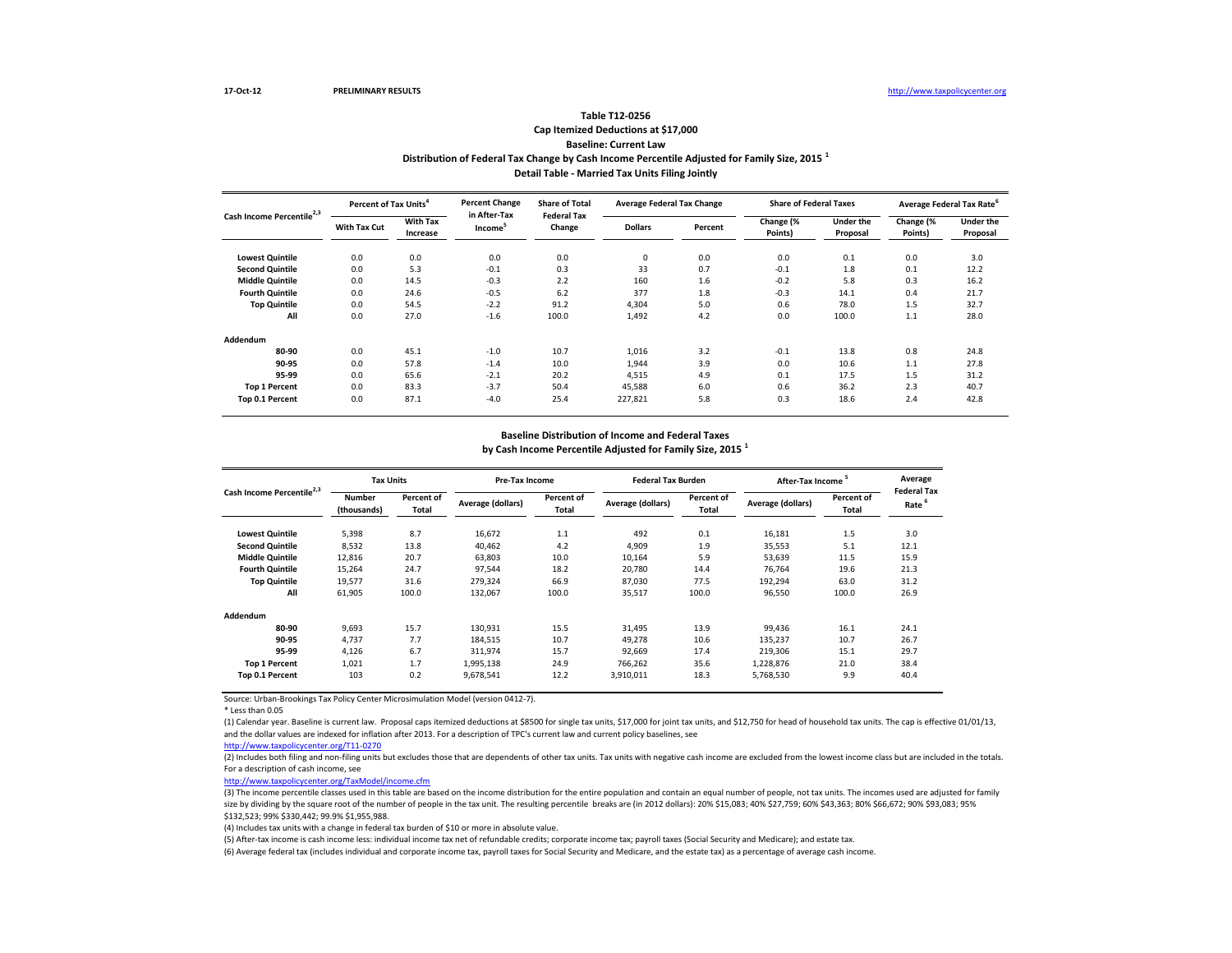# **Distribution of Federal Tax Change by Cash Income Percentile Adjusted for Family Size, 2015 <sup>1</sup> Detail Table - Head of Household Tax Units Table T12-0256 Cap Itemized Deductions at \$17,000 Baseline: Current Law**

| Cash Income Percentile <sup>2,3</sup> | Percent of Tax Units <sup>4</sup> |                             | <b>Percent Change</b><br>in After-Tax | <b>Share of Total</b><br><b>Federal Tax</b> | <b>Average Federal Tax Change</b> |         | <b>Share of Federal Taxes</b> |                              |                      | Average Federal Tax Rate <sup>6</sup> |
|---------------------------------------|-----------------------------------|-----------------------------|---------------------------------------|---------------------------------------------|-----------------------------------|---------|-------------------------------|------------------------------|----------------------|---------------------------------------|
|                                       | With Tax Cut                      | <b>With Tax</b><br>Increase | Income <sup>3</sup>                   | Change                                      | <b>Dollars</b>                    | Percent | Change (%<br>Points)          | <b>Under the</b><br>Proposal | Change (%<br>Points) | <b>Under the</b><br>Proposal          |
| <b>Lowest Quintile</b>                | 0.0                               | *                           | 0.0                                   | 0.0                                         | 0                                 | 0.0     | 0.1                           | $-3.6$                       | 0.0                  | $-5.1$                                |
| <b>Second Quintile</b>                | 0.0                               | 4.3                         | $-0.1$                                | 3.3                                         | 28                                | 0.7     | $-0.4$                        | 15.1                         | 0.1                  | 11.2                                  |
| <b>Middle Quintile</b>                | 0.0                               | 19.8                        | $-0.4$                                | 14.5                                        | 193                               | 1.9     | $-0.4$                        | 26.1                         | 0.4                  | 19.4                                  |
| <b>Fourth Quintile</b>                | 0.0                               | 34.9                        | $-0.8$                                | 20.4                                        | 489                               | 2.8     | $-0.2$                        | 25.1                         | 0.6                  | 23.4                                  |
| <b>Top Quintile</b>                   | 0.0                               | 57.3                        | $-2.4$                                | 61.9                                        | 2,987                             | 5.8     | 0.8                           | 37.2                         | 1.7                  | 30.7                                  |
| All                                   | 0.0                               | 11.8                        | $-0.7$                                | 100.0                                       | 255                               | 3.4     | 0.0                           | 100.0                        | 0.6                  | 17.6                                  |
| Addendum                              |                                   |                             |                                       |                                             |                                   |         |                               |                              |                      |                                       |
| 80-90                                 | 0.0                               | 54.2                        | $-1.9$                                | 20.4                                        | 1,547                             | 5.6     | 0.3                           | 12.8                         | 1.4                  | 26.6                                  |
| 90-95                                 | 0.0                               | 60.1                        | $-2.3$                                | 10.5                                        | 2,426                             | 6.2     | 0.2                           | 6.0                          | 1.7                  | 28.9                                  |
| 95-99                                 | 0.0                               | 64.5                        | $-2.5$                                | 12.1                                        | 4,561                             | 6.0     | 0.2                           | 7.1                          | 1.7                  | 30.8                                  |
| <b>Top 1 Percent</b>                  | 0.0                               | 76.2                        | $-3.4$                                | 18.8                                        | 35,256                            | 5.8     | 0.3                           | 11.4                         | 2.1                  | 38.8                                  |
| Top 0.1 Percent                       | 0.0                               | 81.4                        | $-3.1$                                | 7.9                                         | 173,144                           | 5.0     | 0.1                           | 5.5                          | 1.9                  | 40.5                                  |

### **Baseline Distribution of Income and Federal Taxes**

**by Cash Income Percentile Adjusted for Family Size, 2015 <sup>1</sup>**

| Cash Income Percentile <sup>2,3</sup> | <b>Tax Units</b>      |                     | Pre-Tax Income    |                     | <b>Federal Tax Burden</b> |                     | After-Tax Income  |                     | Average                                 |
|---------------------------------------|-----------------------|---------------------|-------------------|---------------------|---------------------------|---------------------|-------------------|---------------------|-----------------------------------------|
|                                       | Number<br>(thousands) | Percent of<br>Total | Average (dollars) | Percent of<br>Total | Average (dollars)         | Percent of<br>Total | Average (dollars) | Percent of<br>Total | <b>Federal Tax</b><br>Rate <sup>6</sup> |
| <b>Lowest Quintile</b>                | 8,337                 | 35.1                | 15,594            | 12.5                | $-792$                    | $-3.7$              | 16,386            | 15.8                | $-5.1$                                  |
| <b>Second Quintile</b>                | 7.034                 | 29.6                | 35.197            | 23.8                | 3,914                     | 15.5                | 31,283            | 25.5                | 11.1                                    |
| <b>Middle Quintile</b>                | 4,529                 | 19.1                | 54,445            | 23.7                | 10,368                    | 26.5                | 44,077            | 23.1                | 19.0                                    |
| <b>Fourth Quintile</b>                | 2,526                 | 10.6                | 78,014            | 18.9                | 17,736                    | 25.3                | 60,279            | 17.6                | 22.7                                    |
| <b>Top Quintile</b>                   | 1,253                 | 5.3                 | 177,302           | 21.3                | 51.454                    | 36.4                | 125,848           | 18.3                | 29.0                                    |
| All                                   | 23,746                | 100.0               | 43,843            | 100.0               | 7,468                     | 100.0               | 36,375            | 100.0               | 17.0                                    |
| Addendum                              |                       |                     |                   |                     |                           |                     |                   |                     |                                         |
| 80-90                                 | 798                   | 3.4                 | 110,663           | 8.5                 | 27,831                    | 12.5                | 82,831            | 7.7                 | 25.2                                    |
| 90-95                                 | 262                   | 1.1                 | 144,804           | 3.7                 | 39,346                    | 5.8                 | 105,458           | 3.2                 | 27.2                                    |
| 95-99                                 | 161                   | 0.7                 | 262,401           | 4.1                 | 76,272                    | 6.9                 | 186,128           | 3.5                 | 29.1                                    |
| <b>Top 1 Percent</b>                  | 32                    | 0.1                 | 1,662,893         | 5.2                 | 609.450                   | 11.1                | 1,053,443         | 3.9                 | 36.7                                    |
| Top 0.1 Percent                       | 3                     | 0.0                 | 9,076,864         | 2.4                 | 3,498,224                 | 5.4                 | 5,578,640         | 1.8                 | 38.5                                    |

Source: Urban-Brookings Tax Policy Center Microsimulation Model (version 0412-7).

\* Less than 0.05

(1) Calendar year. Baseline is current law. Proposal caps itemized deductions at \$8500 for single tax units, \$17,000 for joint tax units, and \$12,750 for head of household tax units. The cap is effective 01/01/13, and the dollar values are indexed for inflation after 2013. For a description of TPC's current law and current policy baselines, see

#### [http://www.taxpolicycente](http://www.taxpolicycenter.org/T11-0270)r.org/T11-0270

(2) Includes both filing and non-filing units but excludes those that are dependents of other tax units. Tax units with negative cash income are excluded from the lowest income class but are included in the totals. For a description of cash income, see

[http://www.taxpolicycente](http://www.taxpolicycenter.org/TaxModel/income.cfm)r.org/TaxModel/income.cfm

(3) The income percentile classes used in this table are based on the income distribution for the entire population and contain an equal number of people, not tax units. The incomes used are adjusted for family size by dividing by the square root of the number of people in the tax unit. The resulting percentile breaks are (in 2012 dollars): 20% \$15,083; 40% \$27,759; 60% \$43,363; 80% \$66,672; 90% \$93,083; 80% \$66,672; 90% \$93,083; \$132,523; 99% \$330,442; 99.9% \$1,955,988.

(4) Includes tax units with a change in federal tax burden of \$10 or more in absolute value.

(5) After-tax income is cash income less: individual income tax net of refundable credits; corporate income tax; payroll taxes (Social Security and Medicare); and estate tax.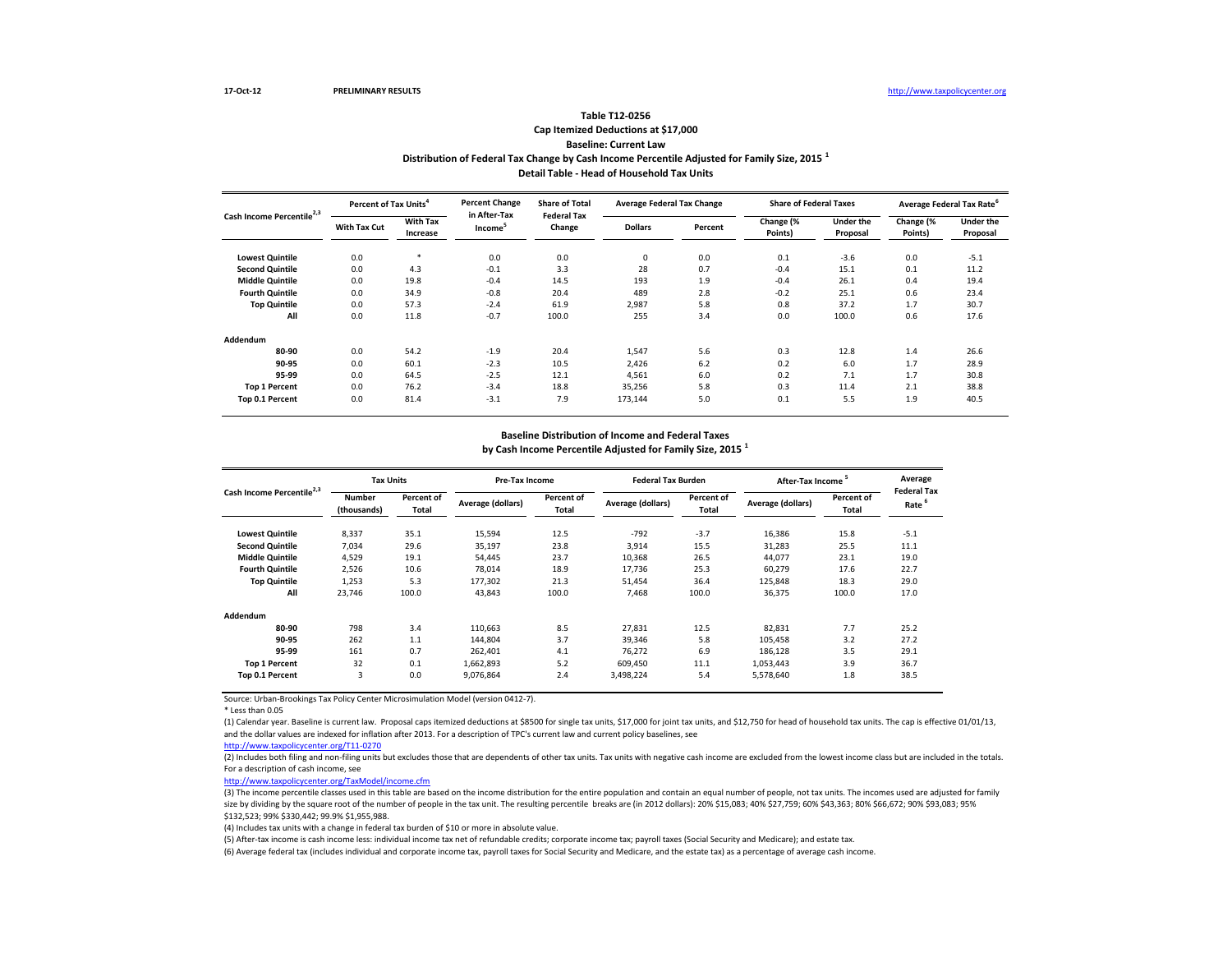## **Distribution of Federal Tax Change by Cash Income Percentile Adjusted for Family Size, 2015 <sup>1</sup> Detail Table - Tax Units with Children Table T12-0256 Cap Itemized Deductions at \$17,000 Baseline: Current Law**

| Cash Income Percentile <sup>2,3</sup> | Percent of Tax Units <sup>4</sup> |                             | <b>Percent Change</b><br>in After-Tax | <b>Share of Total</b><br><b>Federal Tax</b> | <b>Average Federal Tax Change</b> |         | <b>Share of Federal Taxes</b> |                              | Average Federal Tax Rate |                              |
|---------------------------------------|-----------------------------------|-----------------------------|---------------------------------------|---------------------------------------------|-----------------------------------|---------|-------------------------------|------------------------------|--------------------------|------------------------------|
|                                       | With Tax Cut                      | <b>With Tax</b><br>Increase | Income <sup>5</sup>                   | Change                                      | <b>Dollars</b>                    | Percent | Change (%<br>Points)          | <b>Under the</b><br>Proposal | Change (%<br>Points)     | <b>Under the</b><br>Proposal |
| <b>Lowest Quintile</b>                | 0.0                               | $\star$                     | 0.0                                   | 0.0                                         | 0                                 | 0.0     | 0.0                           | $-0.8$                       | 0.0                      | $-5.4$                       |
| <b>Second Quintile</b>                | 0.0                               | 5.9                         | $-0.1$                                | 0.8                                         | 37                                | 0.7     | $-0.1$                        | 4.2                          | 0.1                      | 12.5                         |
| <b>Middle Quintile</b>                | 0.0                               | 22.2                        | $-0.5$                                | 5.0                                         | 255                               | 1.9     | $-0.2$                        | 10.3                         | 0.4                      | 20.1                         |
| <b>Fourth Quintile</b>                | 0.0                               | 30.5                        | $-0.7$                                | 10.1                                        | 524                               | 2.1     | $-0.4$                        | 19.3                         | 0.5                      | 24.4                         |
| <b>Top Quintile</b>                   | 0.0                               | 63.3                        | $-2.4$                                | 84.1                                        | 5,271                             | 5.1     | 0.7                           | 66.9                         | 1.7                      | 33.8                         |
| All                                   | 0.0                               | 22.0                        | $-1.4$                                | 100.0                                       | 1,017                             | 4.0     | 0.0                           | 100.0                        | 1.0                      | 26.8                         |
| Addendum                              |                                   |                             |                                       |                                             |                                   |         |                               |                              |                          |                              |
| 80-90                                 | 0.0                               | 57.5                        | $-1.4$                                | 12.3                                        | 1,501                             | 3.9     | 0.0                           | 12.8                         | 1.0                      | 27.3                         |
| 90-95                                 | 0.0                               | 63.4                        | $-1.7$                                | 9.8                                         | 2,628                             | 4.2     | 0.0                           | 9.5                          | 1.2                      | 29.6                         |
| 95-99                                 | 0.0                               | 72.2                        | $-2.5$                                | 19.9                                        | 6,187                             | 5.5     | 0.2                           | 14.8                         | 1.7                      | 32.7                         |
| <b>Top 1 Percent</b>                  | 0.0                               | 85.9                        | $-3.6$                                | 42.2                                        | 50,165                            | 5.8     | 0.5                           | 29.8                         | 2.2                      | 40.5                         |
| Top 0.1 Percent                       | 0.0                               | 87.9                        | $-3.7$                                | 19.3                                        | 248,577                           | 5.5     | 0.2                           | 14.3                         | 2.2                      | 42.2                         |

### **Baseline Distribution of Income and Federal Taxes**

**by Cash Income Percentile Adjusted for Family Size, 2015 <sup>1</sup>**

| Cash Income Percentile <sup>2,3</sup> | <b>Tax Units</b>      |                     | Pre-Tax Income    |                     | <b>Federal Tax Burden</b> |                     | After-Tax Income  |                     | Average                    |
|---------------------------------------|-----------------------|---------------------|-------------------|---------------------|---------------------------|---------------------|-------------------|---------------------|----------------------------|
|                                       | Number<br>(thousands) | Percent of<br>Total | Average (dollars) | Percent of<br>Total | Average (dollars)         | Percent of<br>Total | Average (dollars) | Percent of<br>Total | <b>Federal Tax</b><br>Rate |
| <b>Lowest Quintile</b>                | 11,303                | 22.2                | 16,419            | 3.7                 | $-888$                    | $-0.8$              | 17,307            | 5.3                 | $-5.4$                     |
| <b>Second Quintile</b>                | 11,085                | 21.7                | 40.298            | 8.9                 | 4,987                     | 4.3                 | 35,312            | 10.5                | 12.4                       |
| <b>Middle Quintile</b>                | 10.124                | 19.9                | 67.628            | 13.7                | 13.358                    | 10.5                | 54.270            | 14.8                | 19.8                       |
| <b>Fourth Quintile</b>                | 10,007                | 19.6                | 106,219           | 21.2                | 25,354                    | 19.7                | 80,865            | 21.7                | 23.9                       |
| <b>Top Quintile</b>                   | 8,281                 | 16.2                | 320,350           | 52.9                | 103,098                   | 66.2                | 217.252           | 48.3                | 32.2                       |
| All                                   | 50,995                | 100.0               | 98,292            | 100.0               | 25,287                    | 100.0               | 73,004            | 100.0               | 25.7                       |
| Addendum                              |                       |                     |                   |                     |                           |                     |                   |                     |                            |
| 80-90                                 | 4,240                 | 8.3                 | 148,065           | 12.5                | 38,951                    | 12.8                | 109,114           | 12.4                | 26.3                       |
| 90-95                                 | 1,937                 | 3.8                 | 222,265           | 8.6                 | 63,062                    | 9.5                 | 159,203           | 8.3                 | 28.4                       |
| 95-99                                 | 1,668                 | 3.3                 | 364.979           | 12.1                | 113,137                   | 14.6                | 251,842           | 11.3                | 31.0                       |
| <b>Top 1 Percent</b>                  | 436                   | 0.9                 | 2,261,028         | 19.7                | 866.451                   | 29.3                | 1,394,577         | 16.3                | 38.3                       |
| Top 0.1 Percent                       | 40                    | 0.1                 | 11,311,786        | 9.1                 | 4,524,691                 | 14.1                | 6,787,096         | 7.3                 | 40.0                       |

Source: Urban-Brookings Tax Policy Center Microsimulation Model (version 0412-7).

\* Less than 0.05

Note: Tax units with children are those claiming an exemption for children at home or away from home.

(1) Calendar year. Baseline is current law. Proposal caps itemized deductions at \$8500 for single tax units, \$17,000 for joint tax units, and \$12,750 for head of household tax units. The cap is effective 01/01/13, and the dollar values are indexed for inflation after 2013. For a description of TPC's current law and current policy baselines, see

[http://www.taxpolicycente](http://www.taxpolicycenter.org/T11-0270)r.org/T11-0270

(2) Includes both filing and non-filing units but excludes those that are dependents of other tax units. Tax units with negative cash income are excluded from the lowest income class but are included in the totals. For a description of cash income, see

[http://www.taxpolicycente](http://www.taxpolicycenter.org/TaxModel/income.cfm)r.org/TaxModel/income.cfm

(3) The income percentile classes used in this table are based on the income distribution for the entire population and contain an equal number of people, not tax units. The incomes used are adjusted for family size by dividing by the square root of the number of people in the tax unit. The resulting percentile breaks are (in 2012 dollars): 20% \$15,083; 40% \$27,759; 60% \$43,363; 80% \$66,672; 90% \$93,083; 90% \$93,083; 90% \$93,083; \$132,523; 99% \$330,442; 99.9% \$1,955,988.

(4) Includes tax units with a change in federal tax burden of \$10 or more in absolute value.

(5) After-tax income is cash income less: individual income tax net of refundable credits; corporate income tax; payroll taxes (Social Security and Medicare); and estate tax.